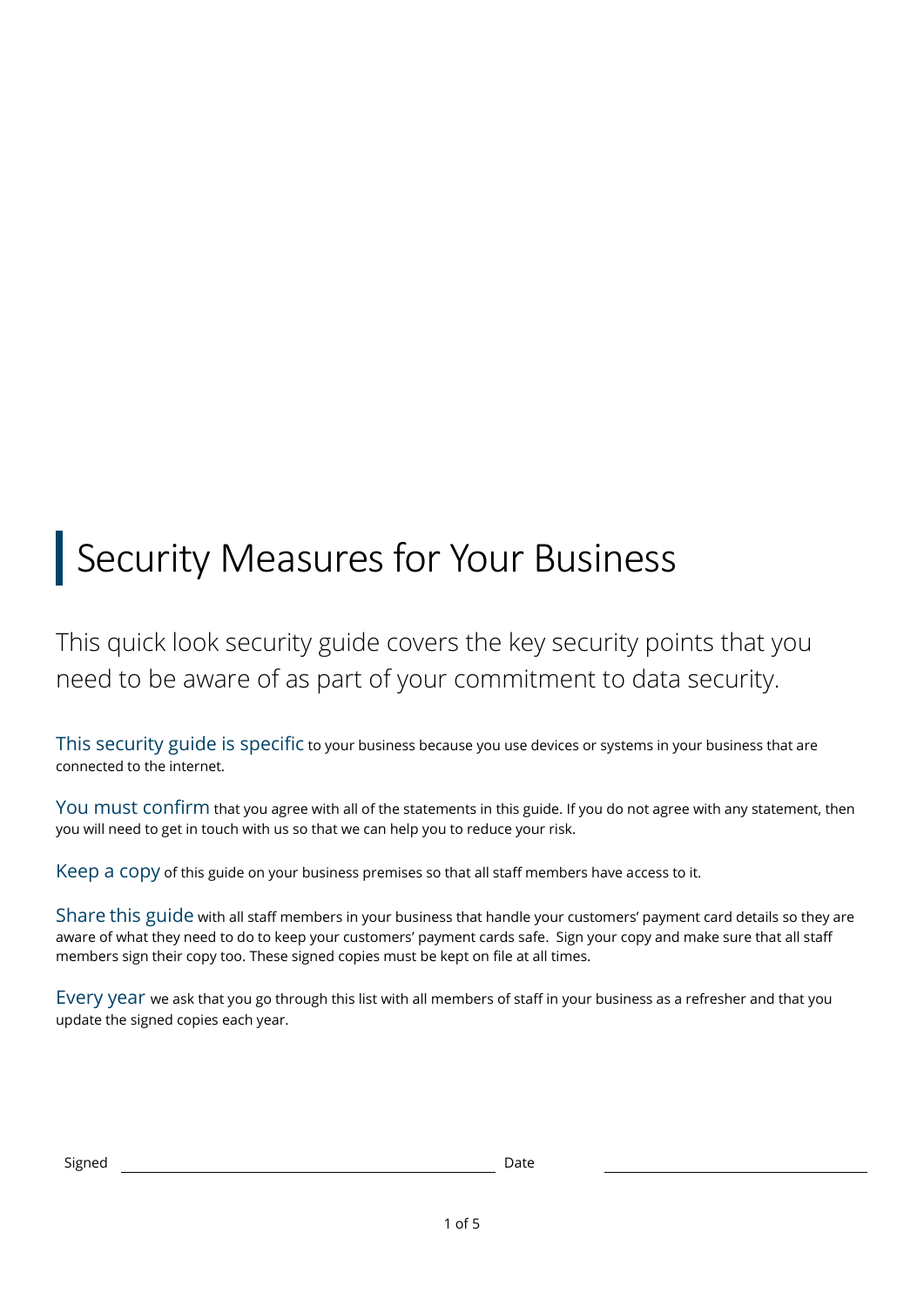# Quick tip

**Cardholder Data –** this is the information on a payment card needed to make a card payment.

**Sensitive Authentication Data** – is all of the elements of a payment card used to verify the identity of the cardholder. This includes the data contained on the cards magnetic stripe or chip, the card security number (which is the three-digit or four-digit number printed on the card) and the cardholder's PIN and 'PIN block'.

# Secure and protect payment card data

| My business collects or captures cardholder data and/or sensitive authentication data only when and<br>where it really is needed.                                                               |
|-------------------------------------------------------------------------------------------------------------------------------------------------------------------------------------------------|
| My business does not keep or store cardholder data after the initial transaction.                                                                                                               |
| My business does not keep or store sensitive authentication data after the initial payment transaction<br>has been processed.                                                                   |
| Any cardholder data that my business has a need to keep is protected at all times. We make sure that<br>cardholder data cannot be accessed by people that have no need to see or view the data. |
| My business has a 'clear desk policy' to make sure that people put away documents that may contain<br>sensitive or cardholder data when not at their desk or work station.                      |
| All cardholder data and sensitive authentication data collected is destroyed securely or erased once it<br>is no longer needed for a business reason.                                           |
| We destroy or erase cardholder data and/or sensitive authentication data using methods that make<br>sure the information cannot be reconstructed or recovered.                                  |

# Use a firewall to protect your business network

| My business uses a firewall to protect the internal business network from the internet                                                                                          |
|---------------------------------------------------------------------------------------------------------------------------------------------------------------------------------|
| My business uses a firewall to protect the internal business network from other less trusted networks,<br>such as guest wireless networks or business partner/supplier networks |
| My firewall only allows the necessary traffic in to and out of the business network.                                                                                            |
| A personal firewall software (or equivalent protection) is installed on all laptops and other mobile<br>devices that are used on our business network.                          |

# If wireless networks are used by your business you need to make sure they are secure

| Any wireless network that is accessible to the public (e.g. a guest Wi-Fi network) is kept completely<br>separated from any wireless networks used by my internal business network.    |
|----------------------------------------------------------------------------------------------------------------------------------------------------------------------------------------|
| The wireless access point/router's default ('out of the box') settings, including all pre-set passwords<br>have been changed.                                                          |
| All wireless networks used by my business are set-up so that they use strong wireless authentication<br>and encryption. My business does not use WEP for encrypting wireless networks. |

# Secure remote access to your business network

☐ My business only allows authorised personnel to have remote access to my business network. This may include employees, third party vendors or IT support providers that specifically need remote access.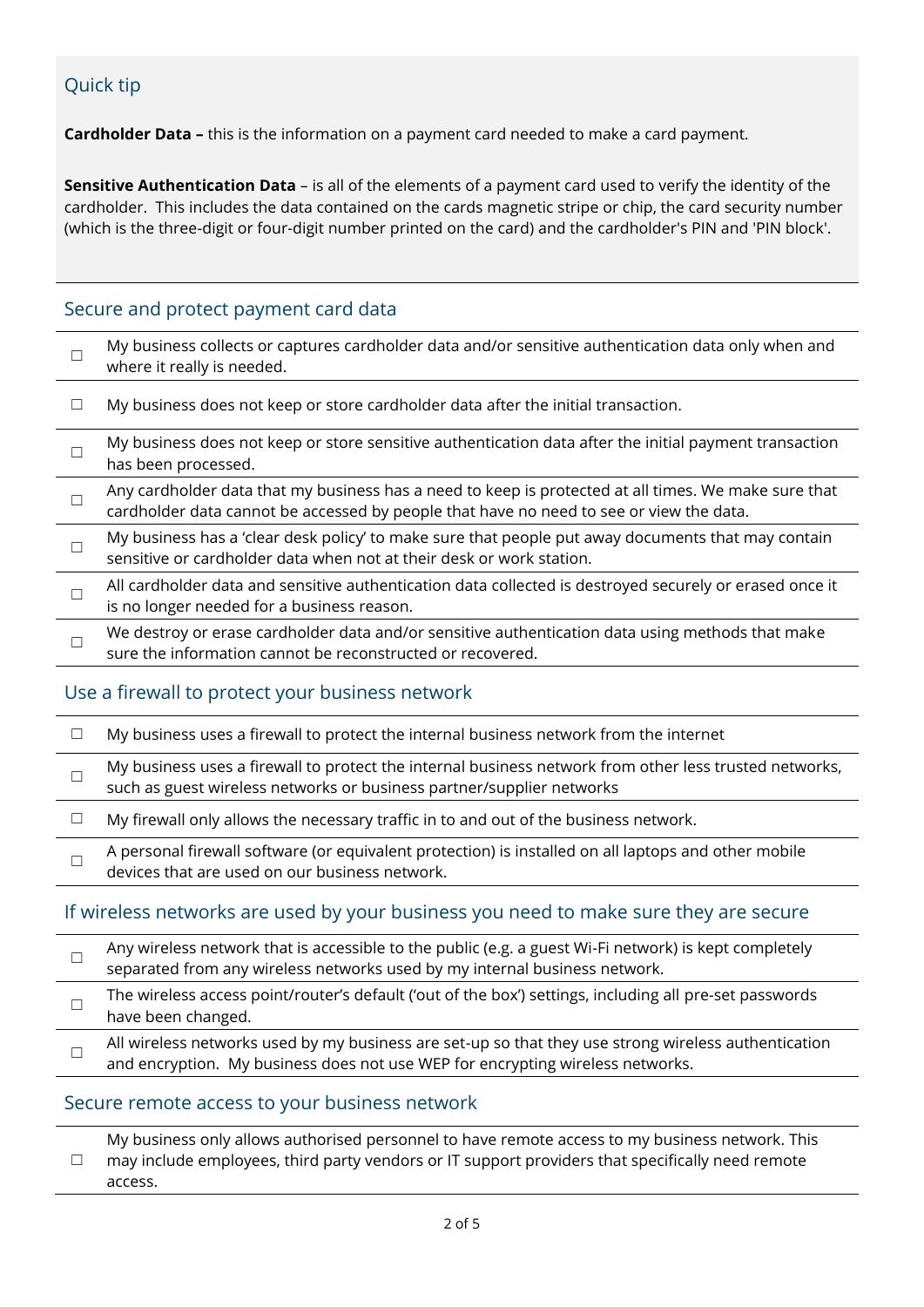- ☐ The personnel with remote access can only gain access to the specific systems, applications, and information on my business network that is required for them to do the work needed.
- ☐ All remote access methods use strong encryption to secure the remote access and protect the data that is being sent.
- ☐ All remote access methods use multi-factor authentication. Multi-factor authentication requires the remote user to prove their identity using at least two forms of unique authentication
- ☐ All third party vendors or IT support providers with remote access to my business network use authentication credentials that are different to those used for access to any of their other customers

# Use approved payment devices and applications

| My business only uses PCI approved card readers and PIN entry devices. These devices are included on<br>the list on the PCI DSS website, link below:<br>https://www.pcisecuritystandards.org/assessors_and_solutions/pin_transaction_devices |
|----------------------------------------------------------------------------------------------------------------------------------------------------------------------------------------------------------------------------------------------|
| If my business uses payment application software, I have confirmed that the software has been<br>validated against the Data Security Standard for Payment Applications (PA-DSS) and can be found on<br>this list:                            |
| https://www.pcisecuritystandards.org/assessors_and_solutions/payment_applications?<br>agree=true<br>*PA-DSS validation is not applicable for custom/bespoke payment applications, Software as a Service web                                  |

applications, web-based hosted payment pages or Virtual Terminals

# Protect your systems by configuring them securely

☐ The computers, servers, applications and network devices (including firewalls and routers) on my business network are properly and securely configured. My business has removed or disabled unnecessary software and functions.

- ☐ All unnecessary user accounts have been removed or disabled.
- ☐ Any default or 'pre-set' passwords for user, administrative or system accounts have been changed.

# Protect your systems by keeping them up to date

| The operating systems and software on the systems, computers and devices used by my business are |
|--------------------------------------------------------------------------------------------------|
| kept up-to-date                                                                                  |

 $\Box$  The operating systems and software used by my business is supported by the vendor or supplier

 $\Box$  Personnel in my business periodically check for the release of new security patches.

□ Personnel in my business make sure that security patches are installed in a timely manner

# Protect your systems from malicious software

- ☐ All computers, servers, PCs, laptops and mobile devices used by my business are running anti-virus and malware protection software
- $\Box$  The anti-virus / malware protection software is set to update automatically

 $\Box$  The anti-virus / malware protection software is set to regularly run full system scans

# Protect your business by controlling access

□ Users only have the access and privileges to systems and data that they need to do their job